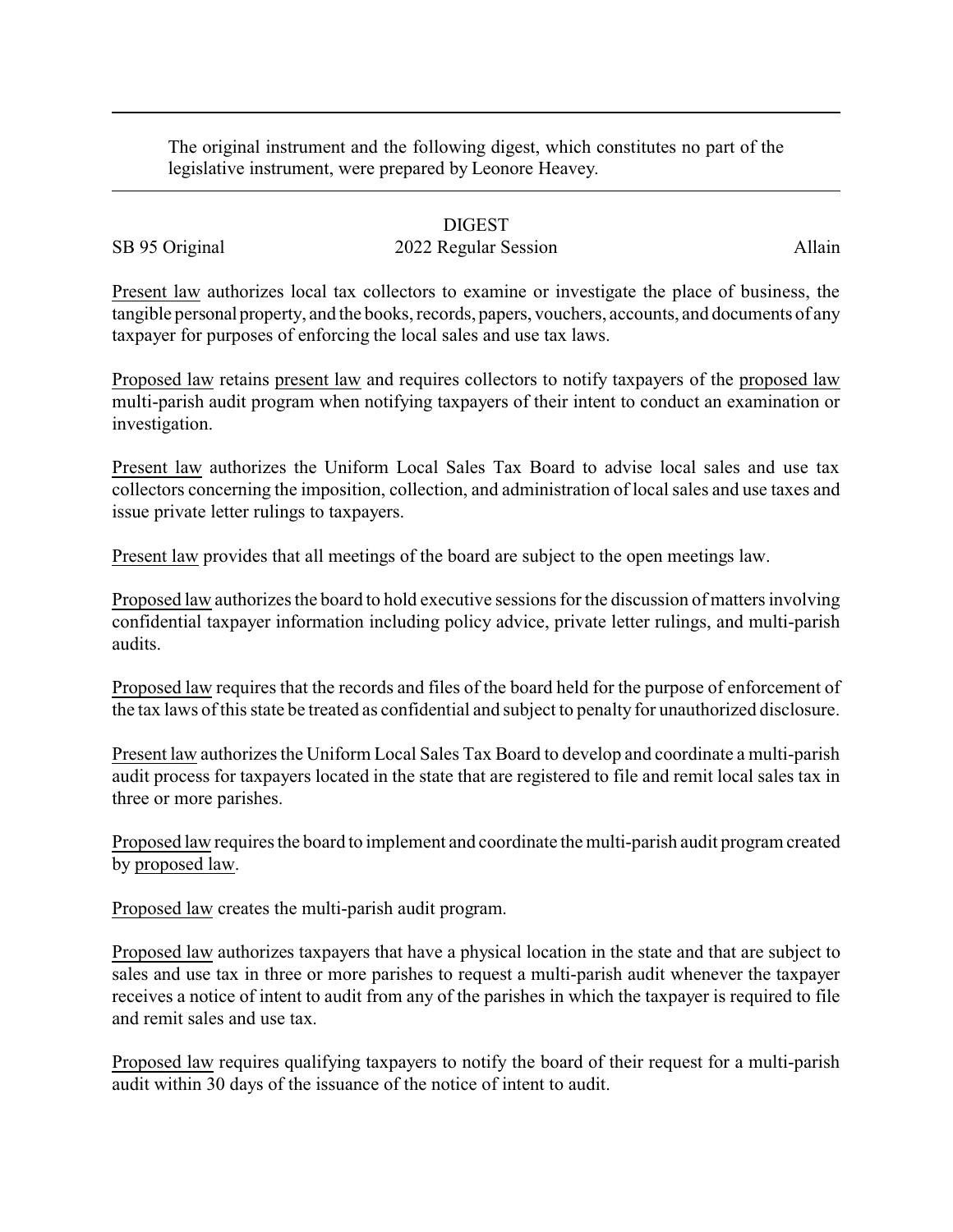Proposed law requires the board to assist the taxpayer in identifying all parishes in which the taxpayer does business and the board will send the multi-parish audit notice to all identified parishes. Parishes will have 15 days to opt in or opt out of the multi-parish audit.

Proposed law provides that parishes that were identified by the taxpayer that opt out of a multi-parish audit will be prohibited from auditing the same taxpayer for three years from the date of completion of the multi-parish audit field work.

Proposed law requires that the board hire and compensate auditors who conduct multi-parish audits and requires these auditors to follow present law standards of conduct for contract auditors hired by local tax collectors and any additional audit protocols set forth in rules promulgated by the board.

Proposed law requires that the board facilitate consistent treatment of taxability of transactions between parishes involved in a multi-parish audit.

Proposed law requires that each parish participating in a multi-parish audit will review the audit and make an independent determination regarding the issuance of a notice of intent to assess and further provides that if issued a notice of intent to assess will interrupt prescription for the parish issuing the notice.

Proposed law provides that if a notice of intent to assess is issued, the board will coordinate an administrative hearing at the request of the taxpayer in which all parishes involved in the audit may participate.

Proposed law authorizes the board to issue rules to provide for audit procedures, hearing procedures, and any other provisions necessary for the implementation of the program.

Proposed law requires the board to report to the Senate Committee on Revenue and Fiscal Affairs and the House Committee on Ways and Means by Jan. 1, 2024, on the number of multi-parish audits initiated and completed, the percentage of local audits that are multi-parish audits, and the number of times each parish has opted in of out of the multi-parish audits. The board may also report any recommended legislative changes to the program as well as other information the board determines to be relevant.

Present law authorizes the board to enter into contracts with local tax collectors to fund the operations of the board.

Present law authorizes the vehicle commissioner to collect the local sales and use tax on motor vehicles subject to the Vehicle Registration License Tax Law.

Proposed law provides that the vehicle commissioner shall not collect the local sales and use tax on motor vehicles subject to the Vehicle Registration License Tax Law if the collector for the local taxing authority has not entered into a contract with the board to provide funding.

Proposed law suspends any agreements between collectors that have not entered into an agreement